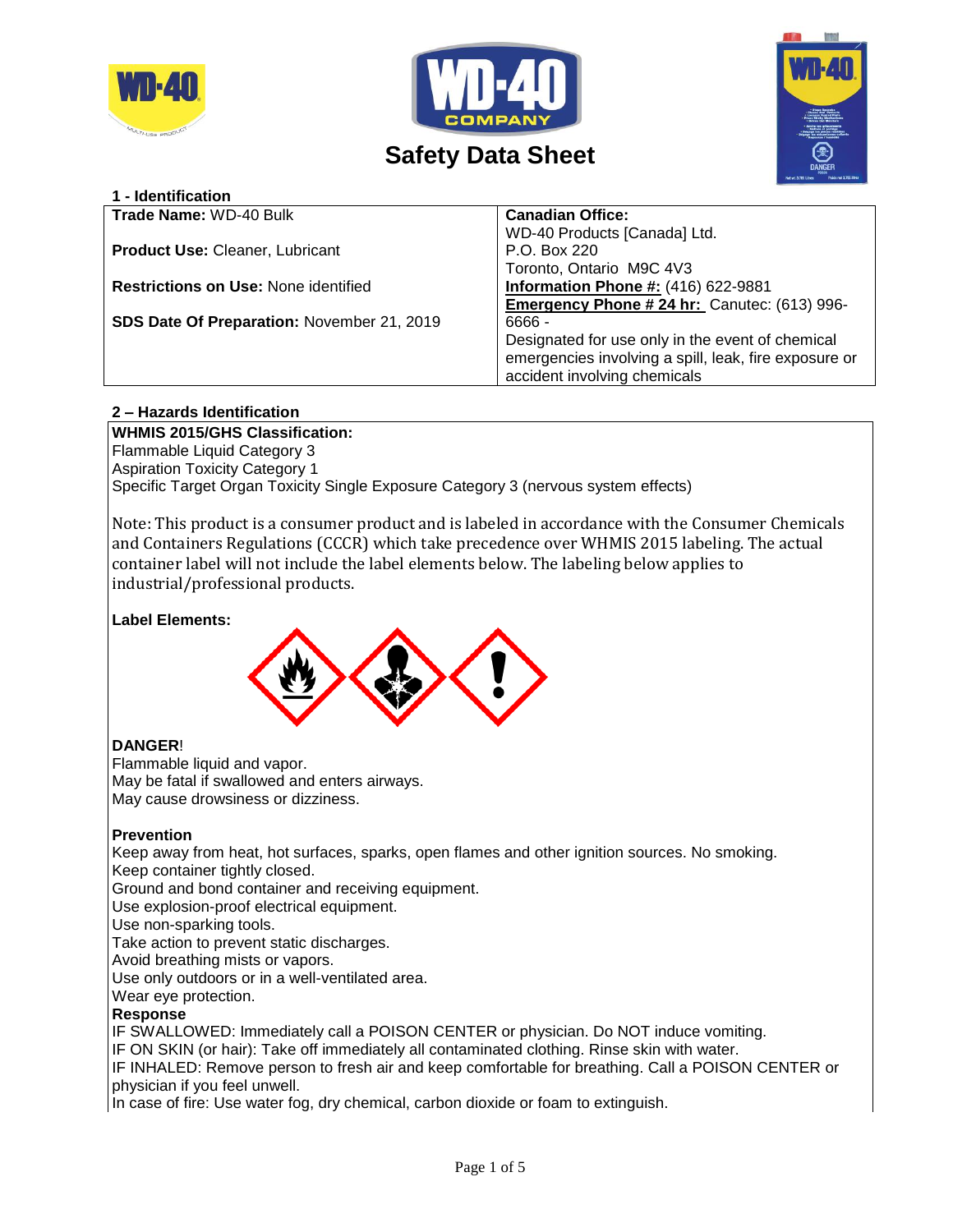**Storage** Store locked up. Store in a well-ventilated place. Keep cool. Keep container tightly closed. **Disposal** Dispose of contents and container in accordance with local and national regulations.

## **3 - Composition/Information on Ingredients**

| Ingredient            | CAS#       | <b>Weight Percent</b> | <b>WHMIS 2015/ GHS Classification</b> |
|-----------------------|------------|-----------------------|---------------------------------------|
| Aliphatic Hydrocarbon | 64742-47-8 | 50-70%                | Flammable Liquid Category 3           |
|                       |            |                       | <b>Aspiration Toxicity Category 1</b> |
|                       |            |                       | <b>Specific Target Organ Toxicity</b> |
|                       |            |                       | Single Exposure Category 3            |
|                       |            |                       | (nervous system effects)              |
| Petroleum Base Oil    | 64742-56-9 | $30 - 35%$            | Not Hazardous                         |
|                       | 64742-65-0 |                       |                                       |
|                       | 64742-53-6 |                       |                                       |
|                       | 64742-54-7 |                       |                                       |
|                       | 64742-71-8 |                       |                                       |

### **4 – First Aid Measures**

**Ingestion (Swallowed):** Aspiration Hazard. DO NOT induce vomiting. Call physician, poison control center or the WD-40 Safety Hotline at 1-888-324-7596 immediately.

**Eye Contact:** Flush thoroughly with water. Remove contact lenses if present after the first 5 minutes and continue flushing for several more minutes. Get medical attention if irritation persists.

**Skin Contact:** Wash with soap and water. If irritation develops and persists, get medical attention.

**Inhalation (Breathing):** If irritation is experienced, move to fresh air. Get medical attention if irritation or other symptoms develop and persist.

**Signs and Symptoms of Exposure:** Harmful or fatal if swallowed. Aspiration of liquid into the lungs during swallowing or vomiting may cause lung damage. May cause eye and respiratory irritation. Inhalation of mists or vapors may cause drowsiness, dizziness and other nervous system effects. Skin contact may cause drying of the skin.

**Indication of Immediate Medical Attention/Special Treatment Needed:** Immediate medical attention is needed for ingestion.

## **5 – Fire Fighting Measures**

**Suitable (and unsuitable) Extinguishing Media:** Use water fog, dry chemical, carbon dioxide or foam. Do not use water jet or flooding amounts of water. Burning product will float on the surface and spread fire. **Specific Hazards Arising from the Chemical:** Flammable liquid and vapor. Vapors are heavier than air and may travel along surfaces to remote ignition sources and flash back. Combustion will produce oxides of carbon and hydrocarbons.

**Special Protective Equipment and Precautions for Fire-Fighters:** Firefighters should always wear positive pressure self-contained breathing apparatus and full protective clothing. Cool fire-exposed containers with water.

## **6 – Accidental Release Measures**

**Personal Precautions, Protective Equipment and Emergency Procedures:** Wear appropriate protective clothing (see Section 8). Eliminate all sources of ignition and ventilate area.

**Methods and Materials for Containment/Cleanup:** Contain and collect liquid with an inert absorbent and place in a container for disposal. Clean spill area thoroughly. Report spills to authorities as required.

## **7 – Handling and Storage**

**Precautions for Safe Handling:** Avoid contact with eyes. Avoid prolonged contact with skin. Avoid breathing vapors or aerosols. Use with adequate ventilation. Keep away from heat, sparks, hot surfaces and open flames. Wash thoroughly with soap and water after handling. Keep containers closed when not in use. Keep out of the reach of children.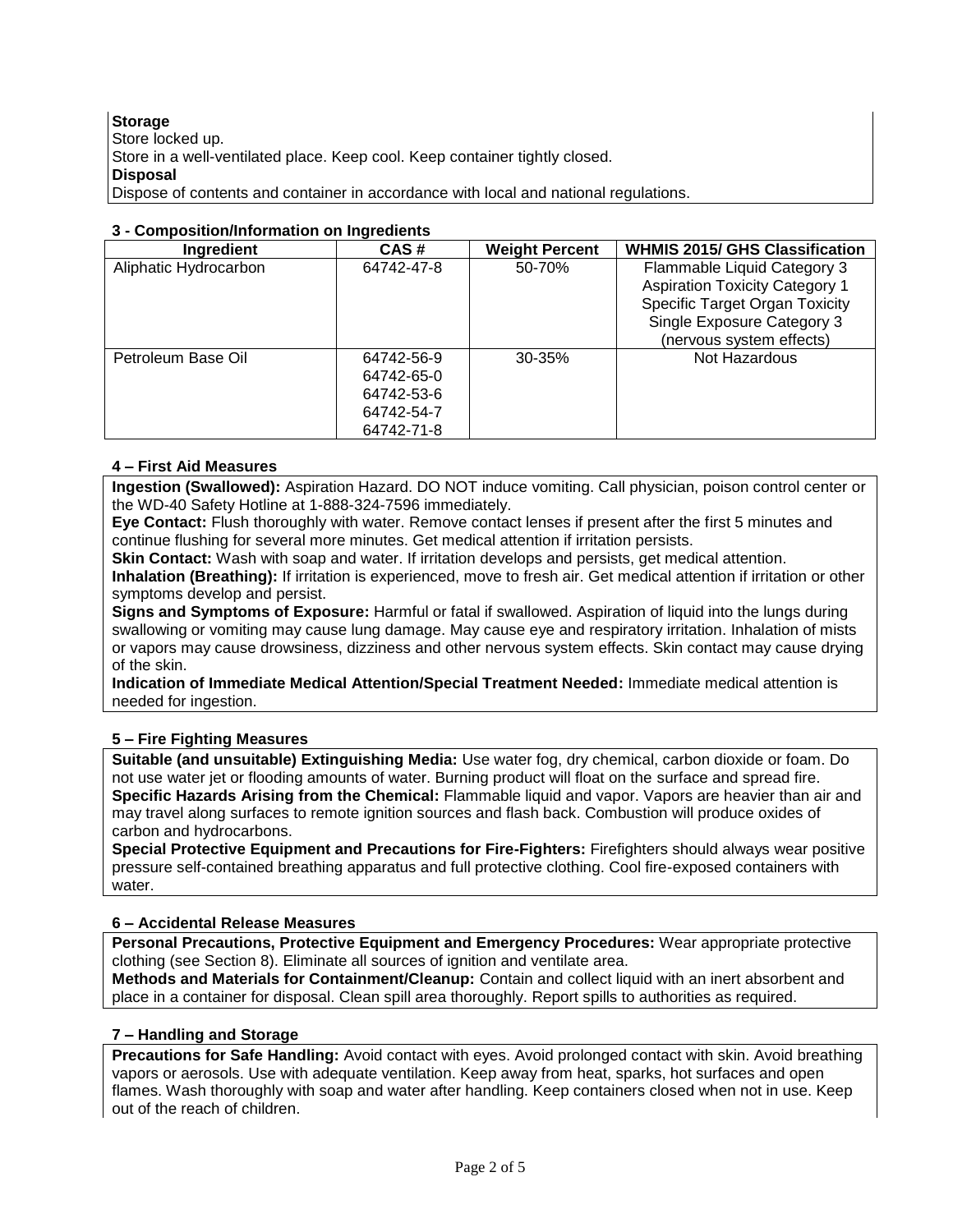**Conditions for Safe Storage:** Store in a cool, well-ventilated area, away from incompatible materials. NFPA 30 Class II Liquid.

| <u>o – Exposure Controls/Personal Protection</u> |                                                                      |  |  |  |
|--------------------------------------------------|----------------------------------------------------------------------|--|--|--|
| <b>Chemical</b>                                  | <b>Occupational Exposure limits</b>                                  |  |  |  |
| Aliphatic Hydrocarbon                            | 1200 mg/m3 TWA (manufacturer recommended)                            |  |  |  |
| Petroleum Base Oil                               | 5 mg/m3 TWA (Inhalable) ACGIH TLV (as mineral oil)                   |  |  |  |
|                                                  | 5 mg/m3 TWA, 10 mg/m3 STEL Canada- Québec (as oil mist, mineral)     |  |  |  |
|                                                  | 5 mg/m3 TWA, 10 mg/m3 STEL Canada-Ontario (as oil mist, mineral)     |  |  |  |
|                                                  | 1 mg/m3 TWA British Columbia (as Oil mist-mineral, severely refined) |  |  |  |

## **8 – Exposure Controls/Personal Protection**

**The Following Controls are Recommended for Normal Consumer Use of this Product Appropriate Engineering Controls:** Use in a well-ventilated area.

#### **Personal Protection:**

**Eye Protection:** Avoid eye contact. Safety glasses or goggles recommended.

**Skin Protection:** Avoid prolonged skin contact. Chemical resistant gloves recommended for operations where skin contact is likely.

**Respiratory Protection:** None needed for normal use with adequate ventilation.

**For Bulk Processing or Workplace Use the Following Controls are Recommended Appropriate Engineering Controls:** Use adequate general and local exhaust ventilation to maintain exposure levels below that occupational exposure limits.

**Personal Protection:**

**Eye Protection:** Safety goggles recommended where eye contact is possible.

**Skin Protection:** Wear chemical resistant gloves.

**Respiratory Protection:** None required if ventilation is adequate. If the occupational exposure limits are exceeded, wear a NIOSH approved respirator. Respirator selection and use should be based on contaminant type, form and concentration. Follow applicable regulations and good Industrial Hygiene practice. **Work/Hygiene Practices:** Wash with soap and water after handling.

| Appearance:                | Light amber liquid    | <b>Flammable Limits:</b>  | LEL: 0.6% UEL: 8%                         |
|----------------------------|-----------------------|---------------------------|-------------------------------------------|
| Odor:                      | Mild petroleum odor   | Vapor Pressure:           | 1 psi @ 38°C (100°F)                      |
|                            |                       |                           | ASTM D323                                 |
| Odor Threshold:            | Not established       | Vapor Density:            | Greater than 1 (air=1)                    |
| pH:                        | Not Applicable        | <b>Relative Density:</b>  | $0.78 - 0.82 \& 15.6^{\circ}$ C           |
|                            |                       |                           | (60°F)                                    |
| Melting/Freezing Point:    | Not established       | Solubilities:             | Insoluble in water                        |
| Boiling Point/Range:       | 361 - 369°F (183 -    | Partition Coefficient; n- | Not established                           |
|                            | $187^{\circ}$ C)      | octanol/water:            |                                           |
| Flash Point:               | 122°F (49°C) Tag Open | Autoignition              | Not established                           |
|                            | Cup (liquid)          | Temperature:              |                                           |
| <b>Evaporation Rate:</b>   | Not established       | Decomposition             | Not established                           |
|                            |                       | Temperature:              |                                           |
| Flammability (solid, gas): | Not Applicable        | Viscosity:                | 2.79-2.96 cSt @ 38°C                      |
|                            |                       |                           | $(100^{\circ}F)$                          |
| VOC:                       | 533 grams/liter (65%) | Pour Point:               | $-63^{\circ}$ C (-81.4 $^{\circ}$ F) ASTM |
|                            |                       |                           | D-97                                      |

#### **9 – Physical and Chemical Properties**

#### **10 – Stability and Reactivity**

**Reactivity:** Not reactive under normal conditions

**Chemical Stability:** Stable

**Possibility of Hazardous Reactions:** May react with strong oxidizers generating heat.

**Conditions to Avoid:** Avoid heat, sparks, flames and other sources of ignition.

**Incompatible Materials:** Strong oxidizing agents.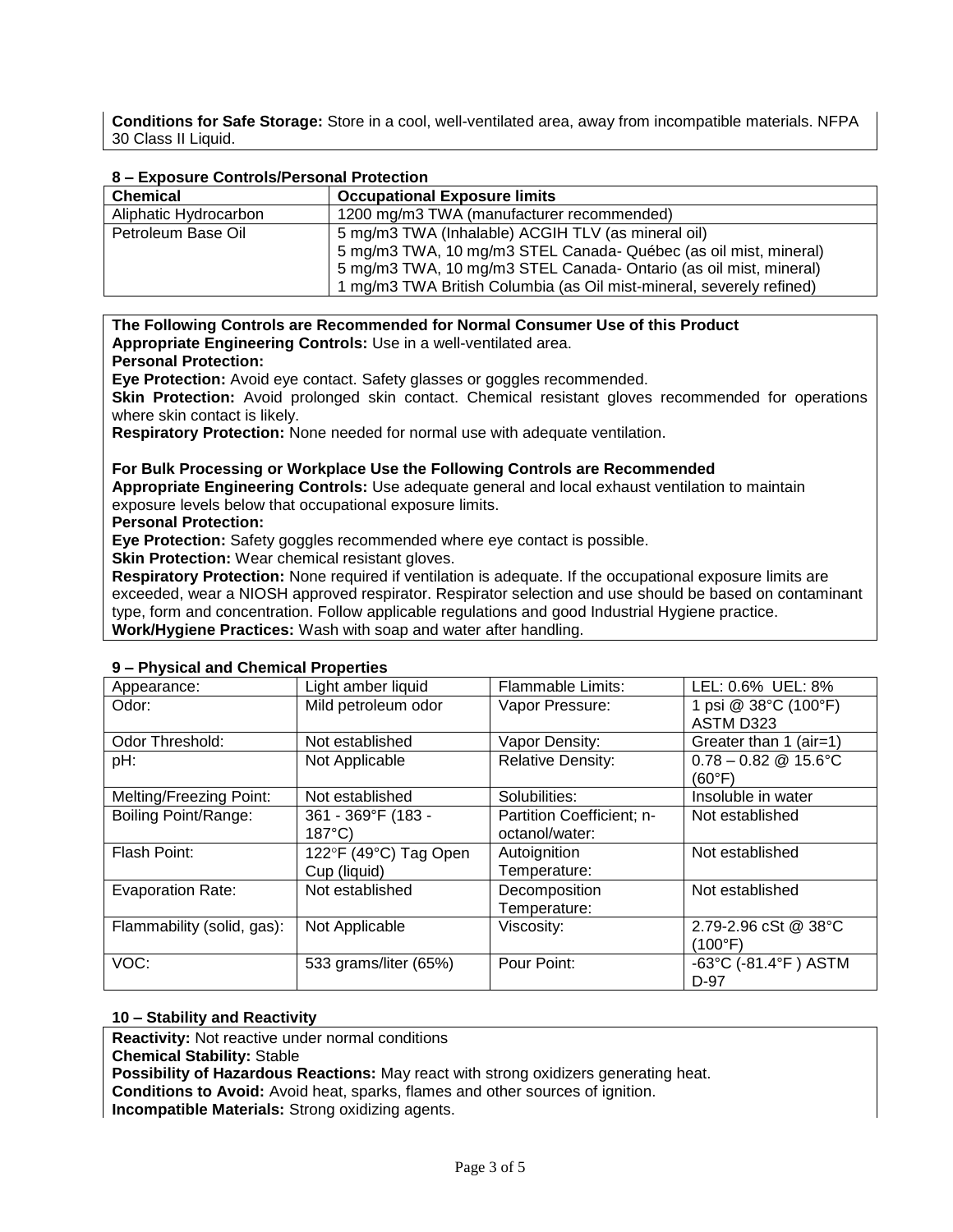### **Hazardous Decomposition Products:** Carbon monoxide and carbon dioxide.

### **11 – Toxicological Information**

## **Symptoms of Overexposure:**

**Inhalation:** High concentrations may cause nasal and respiratory irritation and central nervous system effects such as headache, dizziness and nausea. Intentional abuse may be harmful or fatal.

**Skin Contact:** Prolonged and/or repeated contact may produce mild irritation and defatting with possible dermatitis.

**Eye Contact:** Contact may be irritating to eyes. May cause redness and tearing.

**Ingestion:** This product has low oral toxicity. Swallowing may cause gastrointestinal irritation, nausea,

vomiting and diarrhea. This product is an aspiration hazard. If swallowed, can enter the lungs and may cause chemical pneumonitis, severe lung damage and death.

#### **Chronic Effects:** None expected.

**Carcinogen Status:** None of the components are listed as a carcinogen or suspect carcinogen by IARC, NTP, ACGIH or OSHA.

**Reproductive Toxicity:** None of the components is considered a reproductive hazard.

#### **Numerical Measures of Toxicity:**

Acute Toxicity Estimates: Oral > 5,000 mg/kg; Dermal >2,000 mg/kg based on an assessment of the ingredients. This product is not classified as toxic by established criteria. It is an aspiration hazard.

#### **12 – Ecological Information**

**Ecotoxicity:** No specific aquatic toxicity data is currently available. **Persistence and Degradability:** No data available **Bioaccumulative Potential:** No data available **Mobility in Soil:** No data available **Other Adverse Effects:** None known

#### **13 - Disposal Considerations**

If this product becomes a waste, it would be expected to meet the criteria of a RCRA ignitable hazardous waste (D001). However, it is the responsibility of the generator to determine at the time of disposal the proper classification and method of disposal. Dispose in accordance with federal, state, and local regulations.

#### **14 – Transportation Information**

DOT Surface Shipping Description: Excepted from Hazmat (49CFR 173.150 (F)) in non-bulk packaging. Bulk Packaging: UN1268, Petroleum Distillates, n.o.s., Combustible Liquid, PG III

Canadian TDG Classification: Not regulated as a dangerous good when packages in a small means of containment (See 1.33 Class 3, Flammable Liquids: General Exemption).

IMDG Shipping Description: UN1268, Petroleum Distillates, n.o.s. 3, PG III ICAO Shipping Description: UN1268, Petroleum Distillates, n.o.s. 3, PG III

NOTE: WD-40 Company does not test containers to assure that they meet the pressure differential and other requirements for transport by air. We do not recommend that our products be transported by air.

#### **15 – Regulatory Information**

**National Pollutant Release Inventory (NPRI):** This product contains the following chemicals that are listed on the NPRI Substance List: Aliphatic Hydrocarbon (64742-47-8) 50-70%

**Canadian Environmental Protection Act:** All of the ingredients are listed on the Canadian Domestic Substances List or exempt from notification.

#### **16 – Other Information**